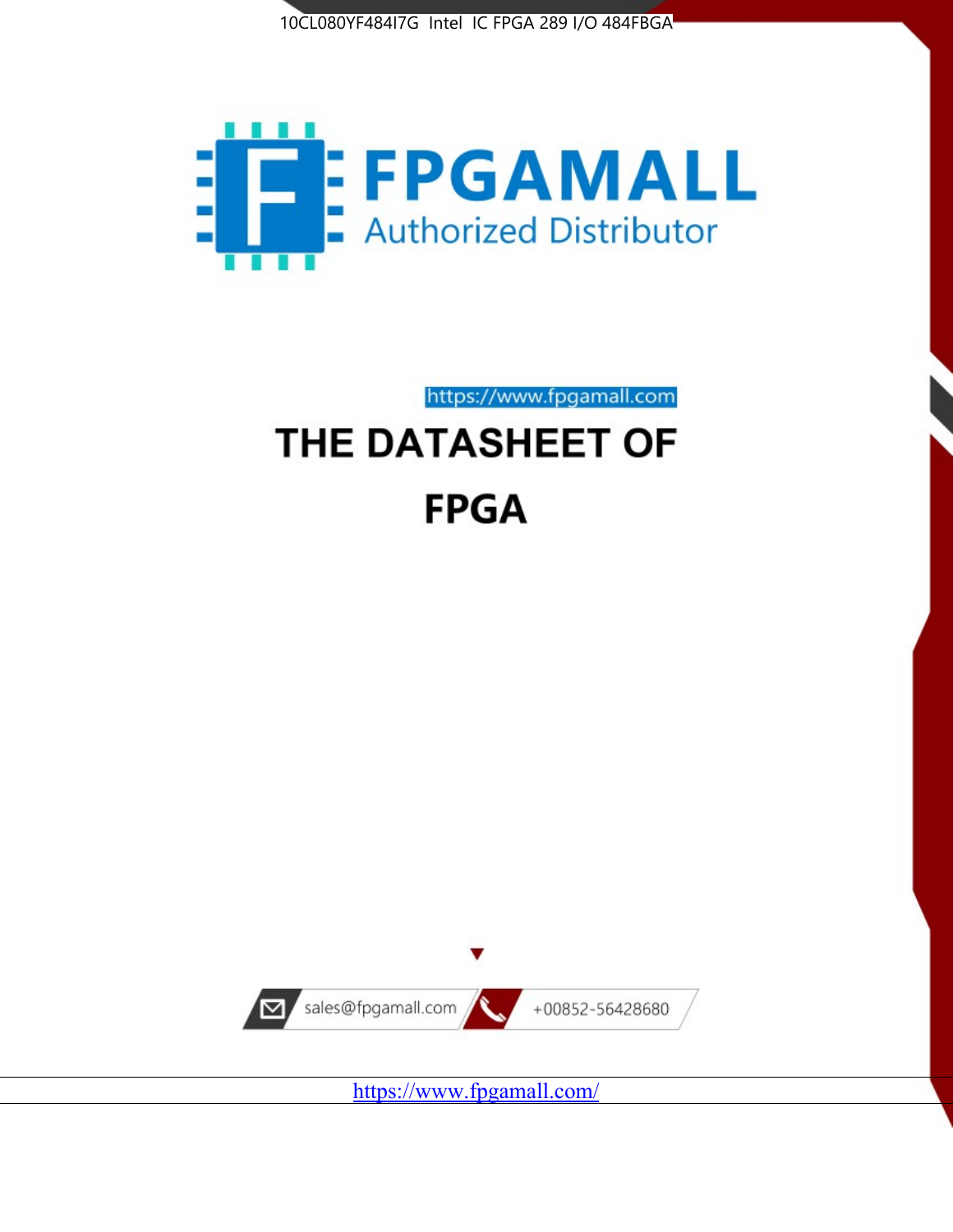10CL080YF484I7G Intel IC FPGA 289 I/O 484FBGA



# **Intel® Cyclone® 10 LP Device Overview**



**C10LP51001 | 2020.05.21** Latest document on the web: **[PDF](https://www.intel.com/content/dam/www/programmable/us/en/pdfs/literature/hb/cyclone-10/c10lp-51001.pdf)** | **[HTML](https://www.intel.com/content/www/us/en/programmable/documentation/hci1490246873896.html)**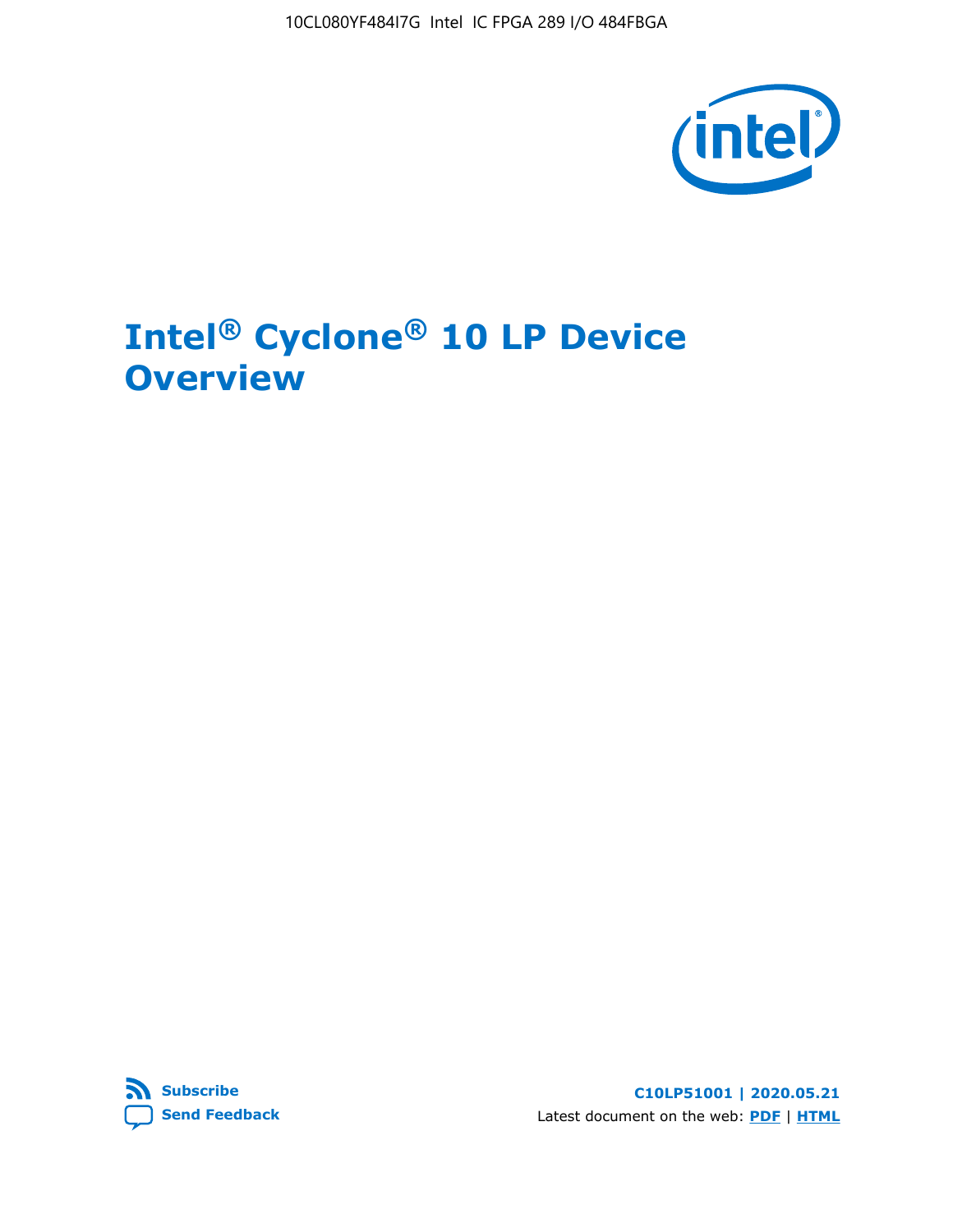

**Contents** 

# **Contents**

| Document Revision History for Intel Cyclone 10 LP Device Overview10 |  |
|---------------------------------------------------------------------|--|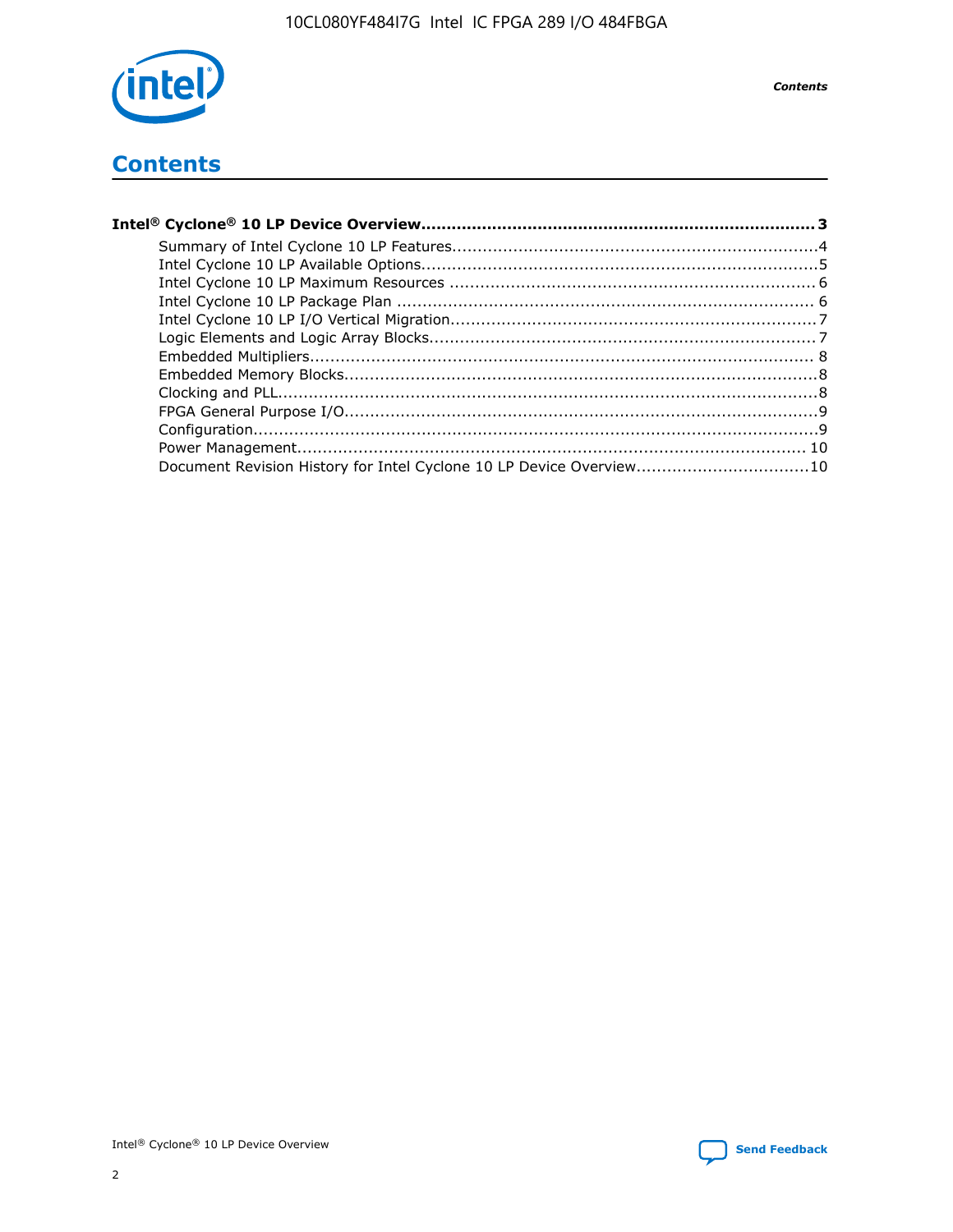**C10LP51001 | 2020.05.21 [Send Feedback](mailto:FPGAtechdocfeedback@intel.com?subject=Feedback%20on%20Intel%20Cyclone%2010%20LP%20Device%20Overview%20(C10LP51001%202020.05.21)&body=We%20appreciate%20your%20feedback.%20In%20your%20comments,%20also%20specify%20the%20page%20number%20or%20paragraph.%20Thank%20you.)**



## **Intel® Cyclone® 10 LP Device Overview**

The Intel® Intel Cyclone® 10 LP FPGAs are optimized for low cost and low static power, making them ideal for high-volume and cost-sensitive applications.

Intel Cyclone 10 LP devices provide a high density sea of programmable gates, onboard resources, and general purpose I/Os. These resources satisfies the requirements of I/O expansion and chip-to-chip interfacing. The Intel Cyclone 10 LP architecture suits smart and connected end applications across many market segments:

- Industrial and automotive
- Broadcast, wireline, and wireless
- Compute and storage
- Government, military, and aerospace
- Medical, consumer, and smart energy

The free but powerful Intel Quartus® Prime Lite Edition software suite of design tools meets the requirements of several classes of users:

- Existing FPGA designers
- Embedded designers using the FPGA with Nios® II processor
- Students and hobbyists who are new to FPGA

Advanced users who require access to the full IP Base Suite can subscribe to the Intel Quartus Prime Standard Edition or purchase the license separately.

#### **Related Information**

- [Software Development Tools, Nios II Processor](https://www.altera.com/products/processors/design-tools.html) Provides more information about the Nios II 32-bit soft IP processor and Embedded Design Suite (EDS).
- [Intel Quartus Prime IP Base Suite](https://www.altera.com/products/intellectual-property/design/ip-base-suite.html)
- **[Intel Quartus Prime Editions](https://www.altera.com/products/design-software/fpga-design/quartus-prime/download.html)**

Intel Corporation. All rights reserved. Agilex, Altera, Arria, Cyclone, Enpirion, Intel, the Intel logo, MAX, Nios, Quartus and Stratix words and logos are trademarks of Intel Corporation or its subsidiaries in the U.S. and/or other countries. Intel warrants performance of its FPGA and semiconductor products to current specifications in accordance with Intel's standard warranty, but reserves the right to make changes to any products and services at any time without notice. Intel assumes no responsibility or liability arising out of the application or use of any information, product, or service described herein except as expressly agreed to in writing by Intel. Intel customers are advised to obtain the latest version of device specifications before relying on any published information and before placing orders for products or services.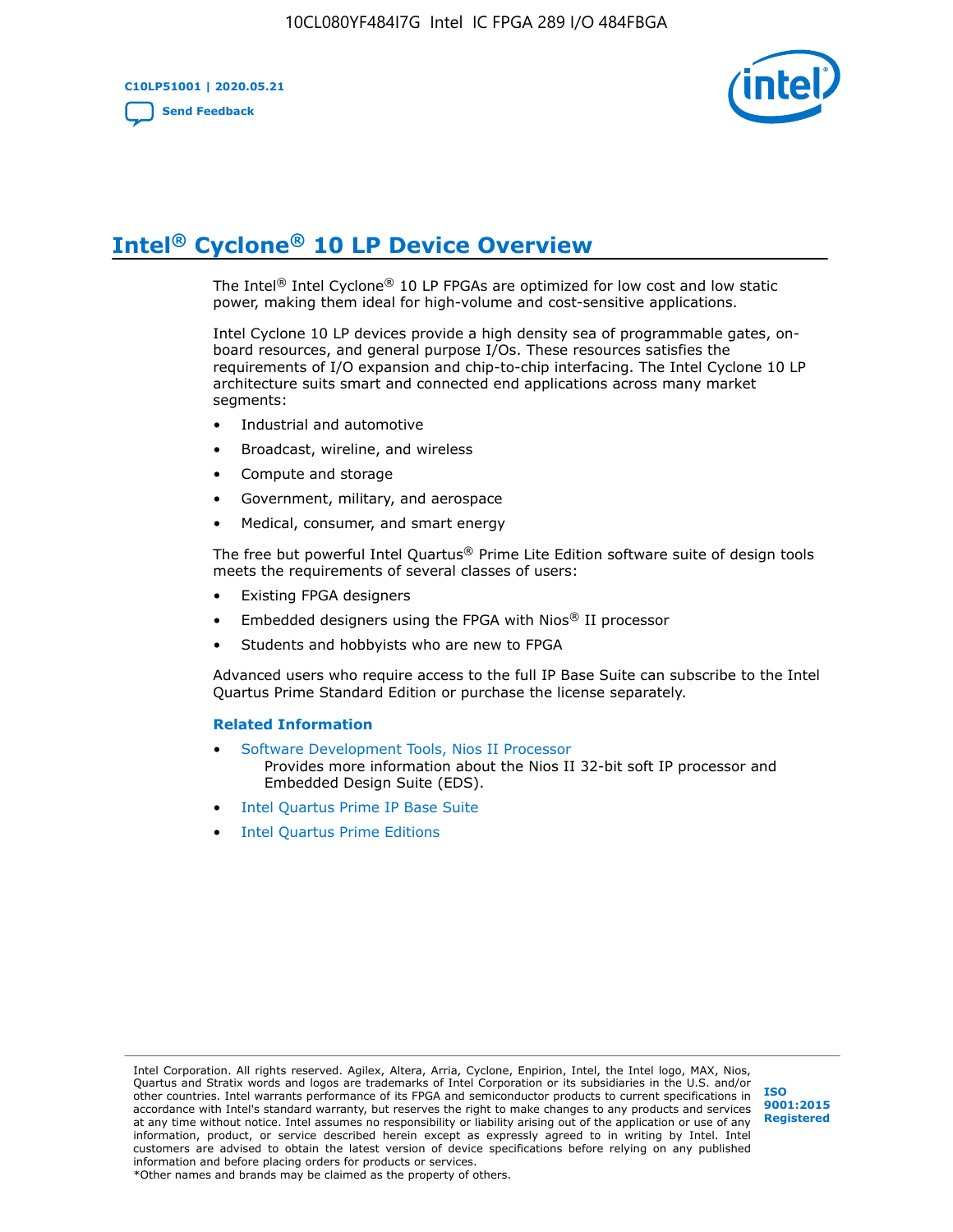

## **Summary of Intel Cyclone 10 LP Features**

### **Table 1. Summary of Features for Intel Cyclone 10 LP Devices**

| <b>Feature</b>                  | <b>Description</b>                                                                                                                                                                                                                                        |
|---------------------------------|-----------------------------------------------------------------------------------------------------------------------------------------------------------------------------------------------------------------------------------------------------------|
| Technology                      | Low-cost, low-power FPGA fabric<br>$\bullet$<br>1.0 V and 1.2 V core voltage options<br>Available in commercial, industrial, and automotive temperature grades                                                                                            |
| Packaging                       | Several package types and footprints:<br>٠<br>- FineLine BGA (FBGA)<br>- Enhanced Thin Quad Flat Pack (EQFP)<br>- Ultra FineLine BGA (UBGA)<br>- Micro FineLine BGA (MBGA)<br>Multiple device densities with pin migration capability<br>RoHS6 compliance |
| Core architecture               | Logic elements (LEs)-four-input look-up table (LUT) and register<br>$\bullet$<br>Abundant routing/metal interconnect between all LEs<br>٠                                                                                                                 |
| Internal memory<br>blocks       | M9K-9-kilobits (Kb) of embedded SRAM memory blocks, cascadable<br>$\bullet$<br>Configurable as RAM (single-port, simple dual port, or true dual port), FIFO buffers, or ROM<br>٠                                                                          |
| Embedded multiplier<br>blocks   | One $18 \times 18$ or two 9 $\times$ 9 multiplier modes, cascadable<br>$\bullet$<br>Complete suite of DSP IPs for algorithmic acceleration<br>$\bullet$                                                                                                   |
| Clock networks                  | Global clocks that drive throughout entire device, feeding all device quadrants<br>٠<br>Up to 15 dedicated clock pins that can drive up to 20 global clocks<br>٠                                                                                          |
| Phase-locked loops<br>(PLLs)    | Up to four general purpose PLLs<br>٠<br>Provides robust clock management and synthesis<br>$\bullet$                                                                                                                                                       |
| General-purpose I/Os<br>(GPIOs) | Multiple I/O standards support<br>$\bullet$<br>Programmable I/O features<br>$\bullet$<br>True LVDS and emulated LVDS transmitters and receivers<br>٠<br>On-chip termination (OCT)<br>٠                                                                    |
| SEU mitigation                  | SEU detection during configuration and operation                                                                                                                                                                                                          |
| Configuration                   | Active serial (AS), passive serial (PS), fast passive parallel (FPP)<br>٠<br>JTAG configuration scheme<br>$\bullet$<br>Configuration data decompression<br>Remote system upgrade<br>٠                                                                     |

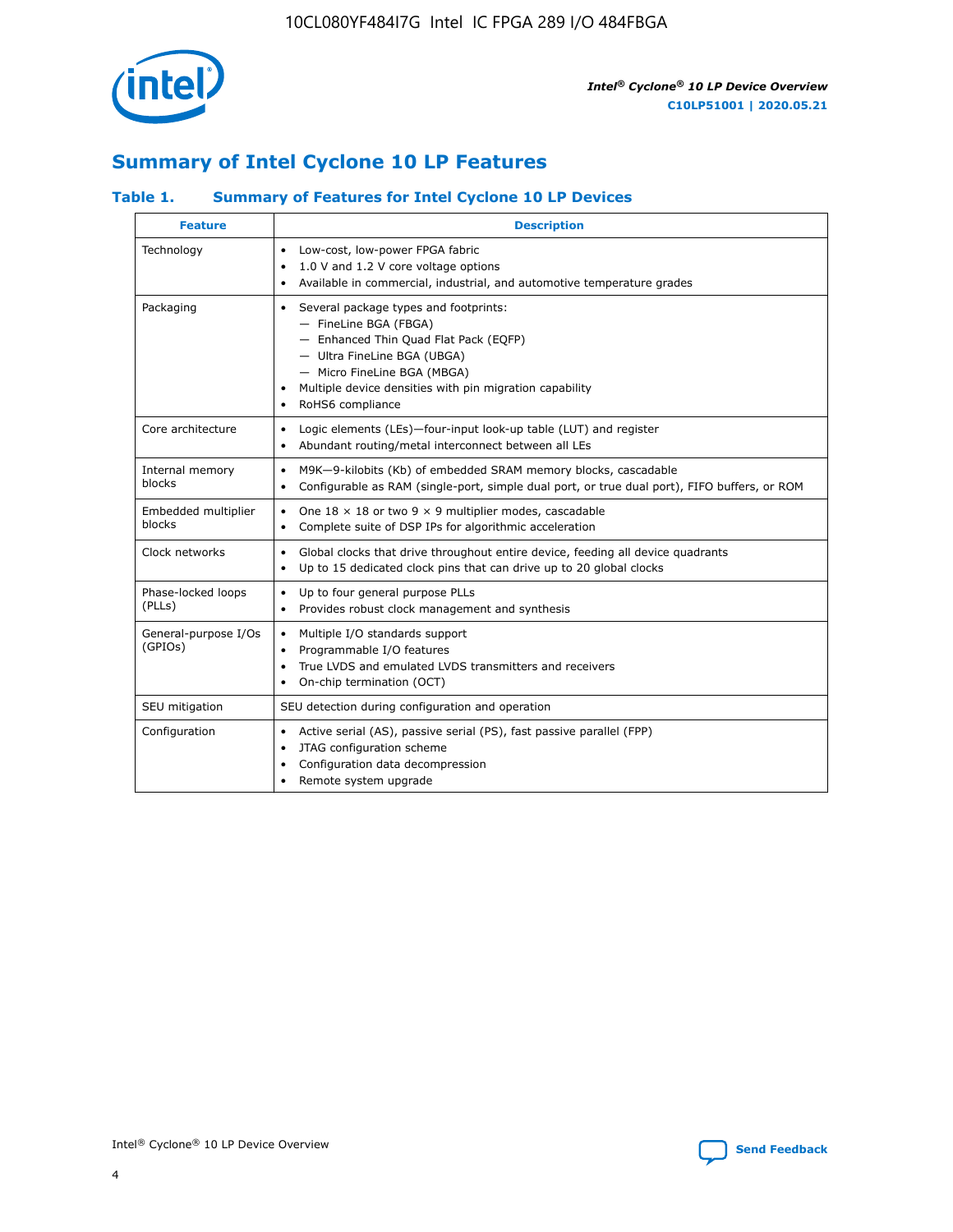*Intel® Cyclone® 10 LP Device Overview* **C10LP51001 | 2020.05.21**



## **Intel Cyclone 10 LP Available Options**

#### **Figure 1. Sample Ordering Code and Available Options for Intel Cyclone 10 LP Devices —Preliminary**



#### **Related Information**

#### [Extended Temperature Device Support](https://www.intel.com/content/www/us/en/products/programmable/temperature.html)

Lists the ordering part number of devices that support the extended industrial operating temperature, the devices' operational speed grade, and Intel Quartus Prime option to set for performing timing analysis at the extended junction temperature range.

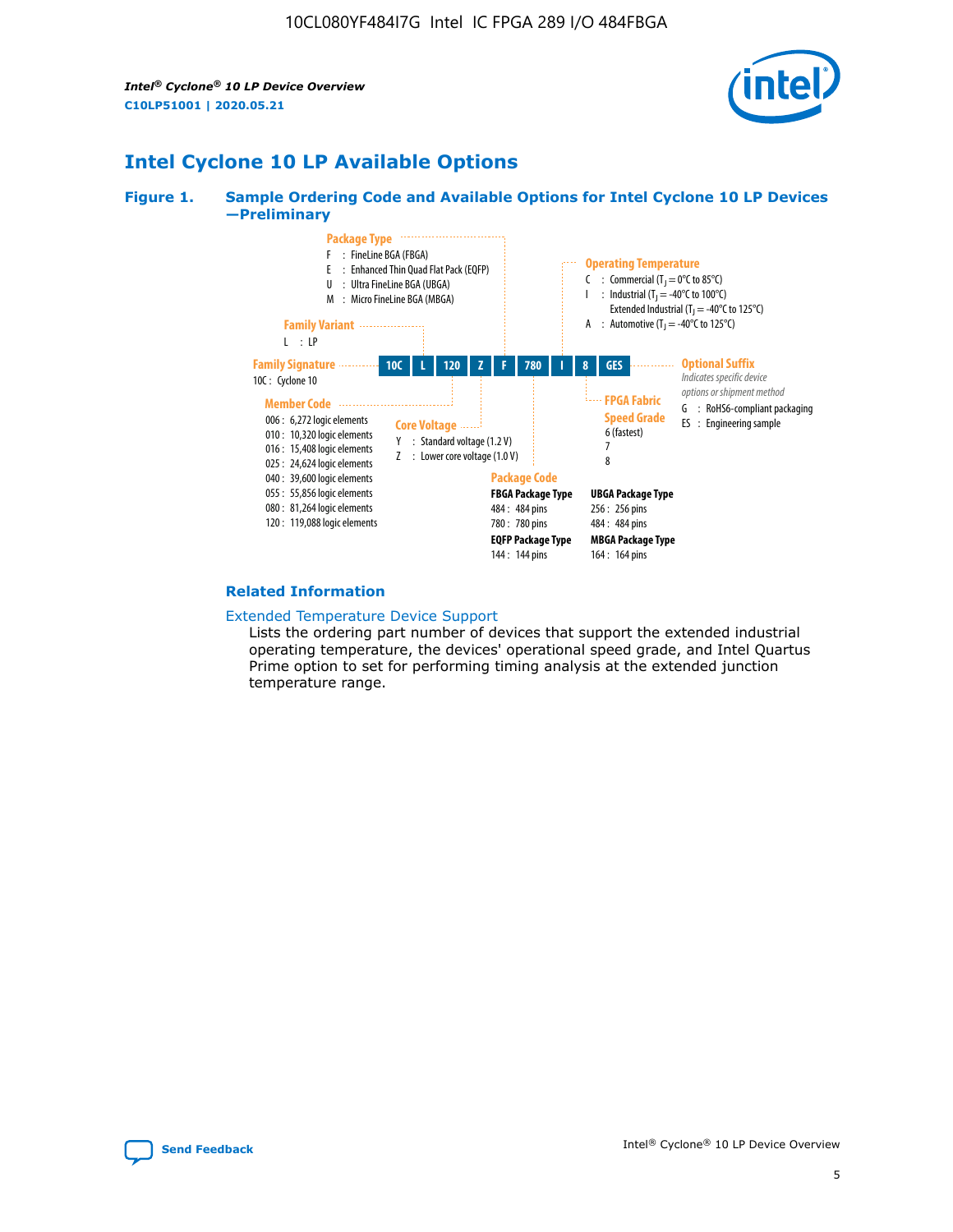

## **Intel Cyclone 10 LP Maximum Resources**

#### **Table 2. Maximum Resource Counts for Intel Cyclone 10 LP Devices**

|                           | <b>Resource</b>  | <b>Device</b>  |                |                |                |                |                |                |                |
|---------------------------|------------------|----------------|----------------|----------------|----------------|----------------|----------------|----------------|----------------|
|                           |                  | <b>10CL006</b> | <b>10CL010</b> | <b>10CL016</b> | <b>10CL025</b> | <b>10CL040</b> | <b>10CL055</b> | <b>10CL080</b> | <b>10CL120</b> |
| Logic Elements (LE)       |                  | 6,272          | 10,320         | 15,408         | 24,624         | 39,600         | 55,856         | 81,264         | 119,088        |
| M9K                       | <b>Block</b>     | 30             | 46             | 56             | 66             | 126            | 260            | 305            | 432            |
| Memory                    | Capacity<br>(Kb) | 270            | 414            | 504            | 594            | 1,134          | 2,340          | 2,745          | 3,888          |
| $18 \times 18$ Multiplier |                  | 15             | 23             | 56             | 66             | 126            | 156            | 244            | 288            |
| <b>PLL</b>                |                  | 2              | 2              | 4              | 4              | $\overline{4}$ | 4              | $\overline{4}$ | 4              |
| Clock                     |                  | 20             | 20             | 20             | 20             | 20             | 20             | 20             | 20             |
| Maximum I/O               |                  | 176            | 176            | 340            | 150            | 325            | 321            | 423            | 525            |
| Maximum LVDS              |                  | 65             | 65             | 137            | 52             | 124            | 132            | 178            | 230            |

## **Intel Cyclone 10 LP Package Plan**

#### **Table 3. Package Plan for Intel Cyclone 10 LP Devices**

The GPIO counts do not include the DCLK pins. The LVDS counts include DIFFIO and DIFFCLK pairs only-LVDS I/Os with both p and n pins. Refer to the related information.

| <b>Device</b> |                                                   | <b>Package</b> |                                                        |             |                             |                           |                      |                           |             |                           |                             |                   |             |
|---------------|---------------------------------------------------|----------------|--------------------------------------------------------|-------------|-----------------------------|---------------------------|----------------------|---------------------------|-------------|---------------------------|-----------------------------|-------------------|-------------|
|               | M164<br><b>Type</b><br>164-pin MBGA               |                | 256-pin UBGA                                           | <b>U256</b> | <b>U484</b><br>484-pin UBGA |                           | E144<br>144-pin EQFP |                           | <b>F484</b> | 484-pin FBGA              | <b>F780</b><br>780-pin FBGA |                   |             |
|               | <b>Size</b><br>$8 \text{ mm} \times 8 \text{ mm}$ |                | $14$ mm $\times$ 14<br>$19$ mm $\times$ 19<br>mm<br>mm |             |                             | $22$ mm $\times$ 22<br>mm |                      | $23$ mm $\times$ 23<br>mm |             | $29$ mm $\times$ 29<br>mm |                             |                   |             |
|               | <b>Ball</b><br><b>Pitch</b>                       | $0.5$ mm       |                                                        | $0.8$ mm    |                             | $0.8$ mm                  |                      | $0.5$ mm                  |             | 1.0 <sub>mm</sub>         |                             | 1.0 <sub>mm</sub> |             |
|               | I/O<br><b>Type</b>                                | <b>GPIO</b>    | <b>LVDS</b>                                            | <b>GPIO</b> | <b>LVDS</b>                 | <b>GPIO</b>               | <b>LVDS</b>          | <b>GPIO</b>               | <b>LVDS</b> | <b>GPIO</b>               | <b>LVDS</b>                 | <b>GPIO</b>       | <b>LVDS</b> |
| 10CL006       |                                                   |                |                                                        | 176         | 65                          |                           |                      | 88                        | 22          |                           |                             |                   |             |
| 10CL010       |                                                   | 101            | 26                                                     | 176         | 65                          |                           |                      | 88                        | 22          |                           |                             |                   |             |
| 10CL016       |                                                   | 87             | 22                                                     | 162         | 53                          | 340                       | 137                  | 78                        | 19          | 340                       | 137                         |                   |             |
| 10CL025       |                                                   | —              | —                                                      | 150         | 52                          | —                         |                      | 76                        | 18          | -                         | —                           |                   |             |
| 10CL040       |                                                   |                |                                                        |             |                             | 325                       | 124                  |                           |             | 325                       | 124                         |                   |             |
| 10CL055       |                                                   |                |                                                        |             |                             | 321                       | 132                  |                           |             | 321                       | 132                         |                   |             |
| 10CL080       |                                                   |                |                                                        |             |                             | 289                       | 110                  |                           |             | 289                       | 110                         | 423               | 178         |
| 10CL120       |                                                   |                |                                                        |             |                             |                           |                      |                           |             | 277                       | 103                         | 525               | 230         |

#### **Related Information**

- [Why does the Intel Quartus Prime software device pin-out show a different](https://www.intel.com/content/altera-www/global/en_us/index/support/support-resources/knowledge-base/component/2020/why-does-intel--quartus--device-pinout-pin-count-shows-a-differe0.html) [number of pins compared to the Intel Cyclone 10 LP Device Overview?](https://www.intel.com/content/altera-www/global/en_us/index/support/support-resources/knowledge-base/component/2020/why-does-intel--quartus--device-pinout-pin-count-shows-a-differe0.html)
- [How is the LVDS pair count that is published in the Intel Cyclone 10 LP Device](https://www.intel.com/content/altera-www/global/en_us/index/support/support-resources/knowledge-base/component/2020/how-is-the-lvds-pair-count-in-intel--cyclone--10-device-overview.html) [Overview calculated?](https://www.intel.com/content/altera-www/global/en_us/index/support/support-resources/knowledge-base/component/2020/how-is-the-lvds-pair-count-in-intel--cyclone--10-device-overview.html)



Intel<sup>®</sup> Cyclone<sup>®</sup> 10 LP Device Overview **[Send Feedback](mailto:FPGAtechdocfeedback@intel.com?subject=Feedback%20on%20Intel%20Cyclone%2010%20LP%20Device%20Overview%20(C10LP51001%202020.05.21)&body=We%20appreciate%20your%20feedback.%20In%20your%20comments,%20also%20specify%20the%20page%20number%20or%20paragraph.%20Thank%20you.)** Send Feedback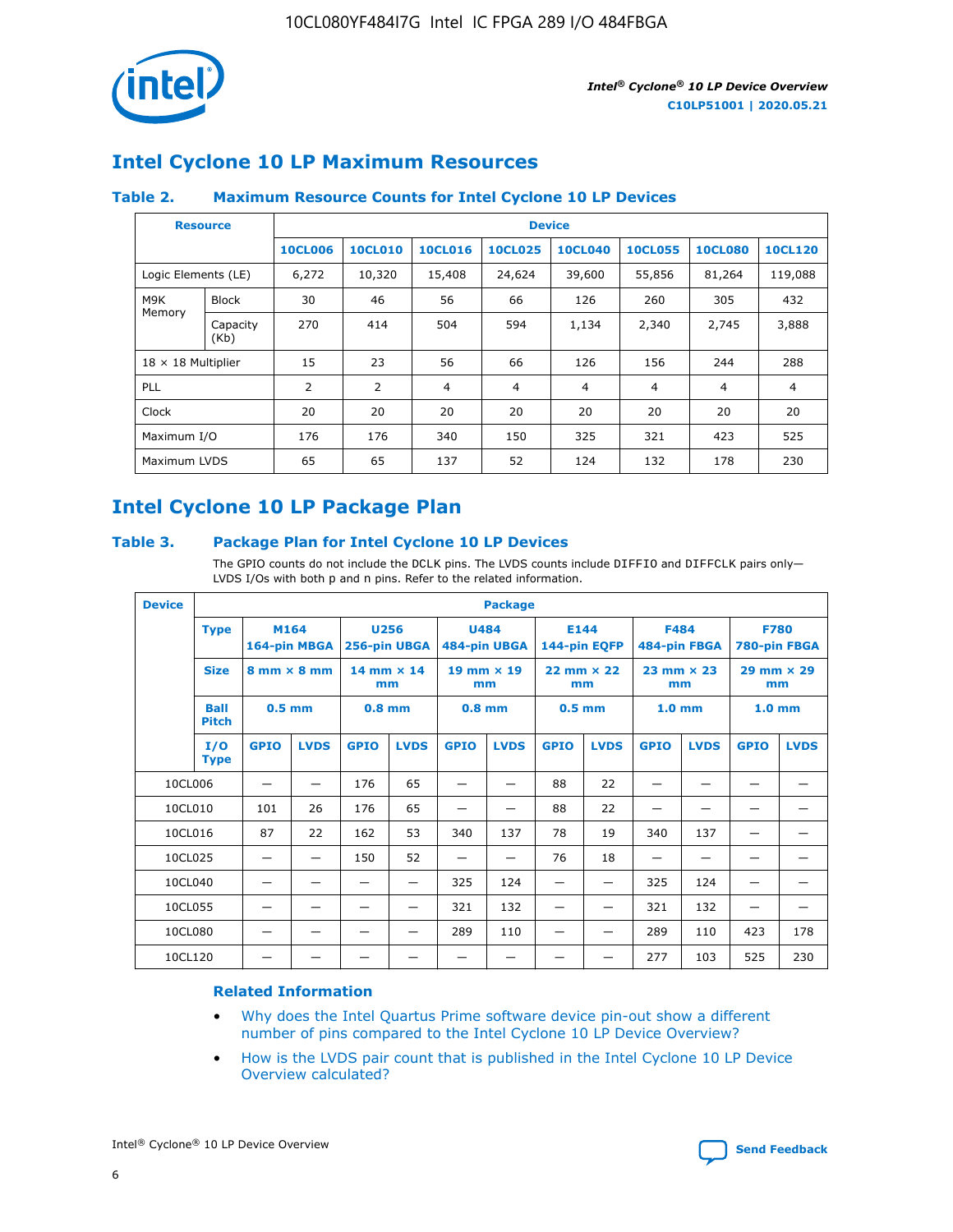*Intel® Cyclone® 10 LP Device Overview* **C10LP51001 | 2020.05.21**



## **Intel Cyclone 10 LP I/O Vertical Migration**

#### **Figure 2. Migration Capability Across Intel Cyclone 10 LP Devices**

- The arrows indicate the migration paths. The devices included in each vertical migration path are shaded. Devices with lesser I/O resources in the same path have lighter shades.
- To achieve full I/O migration across devices in the same migration path, restrict I/O usage to match the device with the lowest I/O count.



*Note:* To verify the pin migration compatibility, use the Pin Migration View window in the Intel Quartus Prime software Pin Planner.

## **Logic Elements and Logic Array Blocks**

The LAB consists of 16 logic elements (LE) and a LAB-wide control block. An LE is the smallest unit of logic in the Intel Cyclone 10 LP device architecture. Each LE has four inputs, a four-input look-up table (LUT), a register, and output logic. The four-input LUT is a function generator that can implement any function with four variables.

#### **Figure 3. Intel Cyclone 10 LP Device Family LEs**



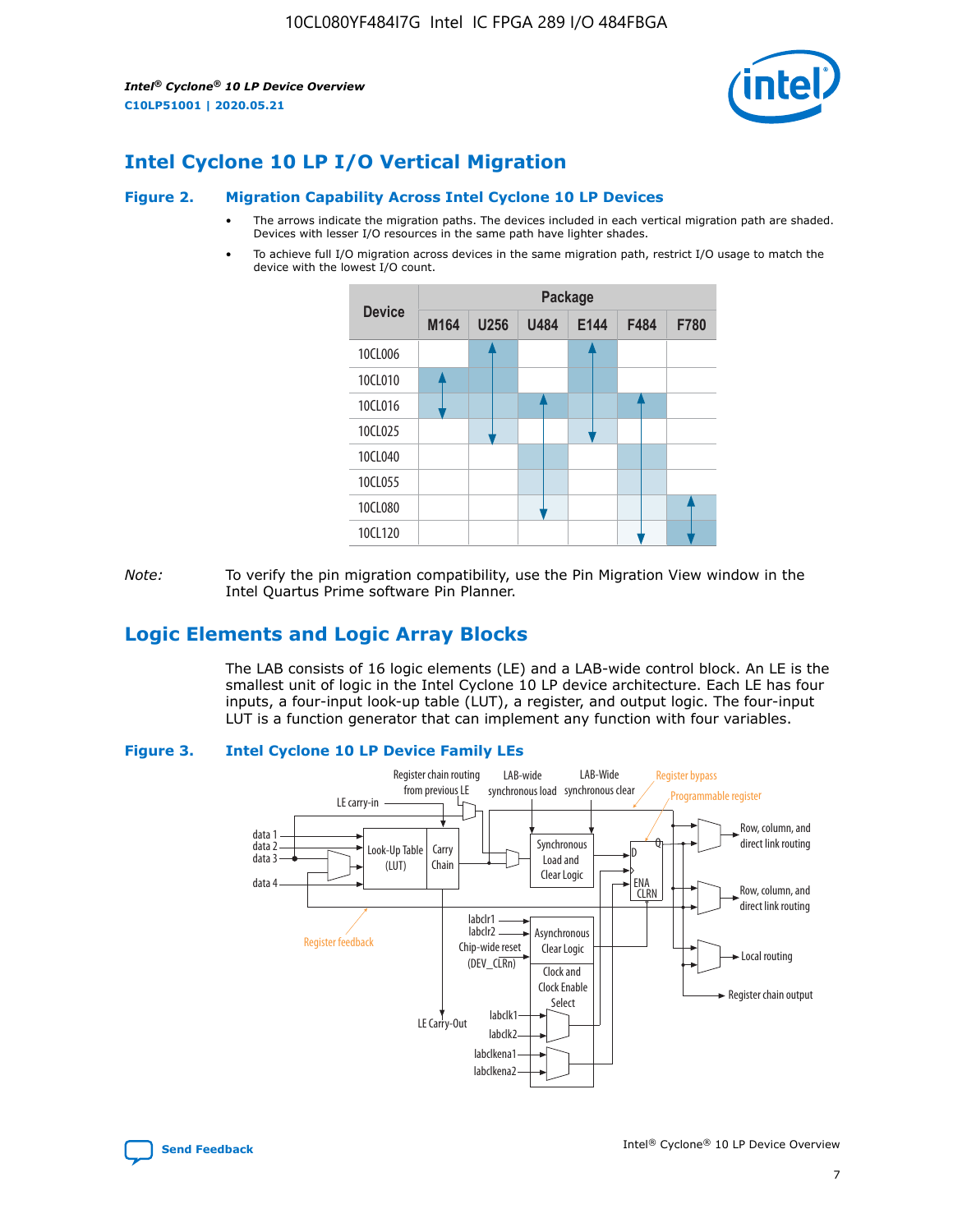

## **Embedded Multipliers**

Each embedded multiplier block in Intel Cyclone 10 LP devices supports one individual  $18 \times 18$ -bit multiplier or two individual 9  $\times$  9-bit multipliers. You can cascade the multiplier blocks to form wider or deeper logic structures.

You can control the operation of the embedded multiplier blocks using the following options:

- Parameterize the relevant IP cores with the Intel Quartus Prime parameter editor
- Infer the multipliers directly with VHDL or Verilog HDL

Intel and partners offer popular DSP IPs for Intel Cyclone 10 LP devices, including:

- Finite impulse response (FIR)
- Fast Fourier transform (FFT)
- Numerically controlled oscillator (NCO) functions

For a streamlined DSP design flow, the DSP Builder tool integrates the Intel Quartus Prime software with MathWorks Simulink and MATLAB design environments.

## **Embedded Memory Blocks**

The embedded memory structure consists of M9K memory blocks columns. Each M9K memory block of a Intel Cyclone 10 LP device provides 9 Kb of on-chip memory. You can cascade the memory blocks to form wider or deeper logic structures.

You can configure the M9K memory blocks as RAM, FIFO buffers, or ROM.

#### **Table 4. M9K Operation Modes and Port Widths**

| <b>Operation Modes</b> | <b>Port Widths</b>                           |
|------------------------|----------------------------------------------|
| Single port            | $x1, x2, x4, x8, x9, x16, x18, x32, and x36$ |
| Simple dual port       | $x1, x2, x4, x8, x9, x16, x18, x32, and x36$ |
| True dual port         | x1, x2, x4, x8, x9, x16, and x18             |

## **Clocking and PLL**

Intel Cyclone 10 LP devices feature global clock (GCLK) networks, dedicated clock pins, and general purpose PLLs.

- Up to 20 GCLK networks that drive throughout the device
- Up to 15 dedicated clock pins
- Up to four general purpose PLLs with five outputs per PLL

The PLLs provide robust clock management and synthesis for the Intel Cyclone 10 LP device. You can dynamically reconfigure the PLLs in user mode to change the clock phase or frequency.

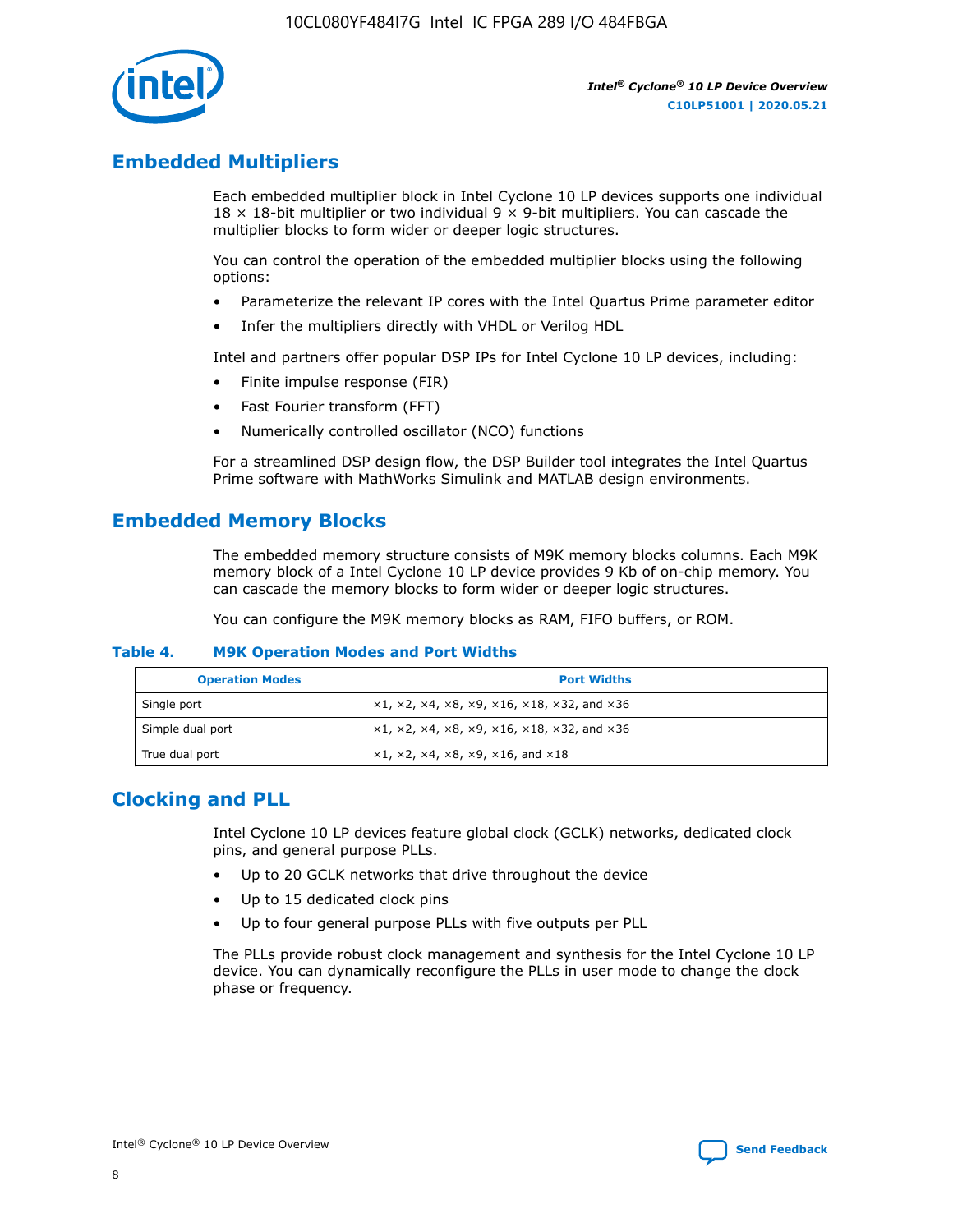10CL080YF484I7G Intel IC FPGA 289 I/O 484FBGA

*Intel® Cyclone® 10 LP Device Overview* **C10LP51001 | 2020.05.21**



## **FPGA General Purpose I/O**

Intel Cyclone 10 LP devices offer highly configurable GPIOs with these features:

- Support for over 20 popular single-ended and differential I/O standards.
- Programmable bus hold, pull-up resistors, delay, and drive strength.
- Programmable slew rate control to optimize signal integrity.
- Calibrated on-chip series termination ( $R<sub>S</sub>$  OCT) or driver impedance matching ( $R<sub>S</sub>$ ) for single-endd I/O standards.
- True and emulated LVDS buffers with LVDS SERDES implemented using logic elements in the device core.
- Hot socketing support.

## **Configuration**

Intel Cyclone 10 LP devices use SRAM cells to store configuration data. Configuration data is downloaded to the Intel Cyclone 10 LP device each time the device powers up.

You can use EPCS or EPCQ (AS x1) flash configuration devices to store configuration data and configure the Intel Cyclone 10 LP FPGAs.

- Intel Cyclone 10 LP devices support 1.5 V, 1.8 V, 2.5 V, 3.0 V, and 3.3 V programming voltages and several configuration schemes.
- The single-event upset (SEU) mitigation feature detects cyclic redundancy check (CRC) errors automatically during configuration and optionally during user  $mode<sup>(1)</sup>$ .

#### **Table 5. Configuration Schemes and Features Supported by Intel Cyclone 10 LP Devices**

| <b>Configuration Scheme</b> | <b>Configuration Method</b>     | <b>Decompression</b> | <b>Remote System</b><br><b>Upgrade</b> |  |
|-----------------------------|---------------------------------|----------------------|----------------------------------------|--|
| Active serial (AS)          | Serial configuration device     | Yes                  | Yes                                    |  |
| Passive serial (PS)         | External host with flash memory | Yes                  | Yes                                    |  |
|                             | Download cable                  | Yes                  |                                        |  |
| Fast passive parallel (FPP) | External host with flash memory |                      | Yes                                    |  |
| JTAG                        | External host with flash memory |                      |                                        |  |
|                             | Download cable                  |                      |                                        |  |

#### **Related Information**

[Configuration Devices](https://www.altera.com/products/configuration-devices/overview.html)

Provides more information about the EPCS and EPCQ configuration devices.

 $(1)$  User mode error detection is not supported on 1.0 V core voltage Intel Cyclone 10 LP device variants.

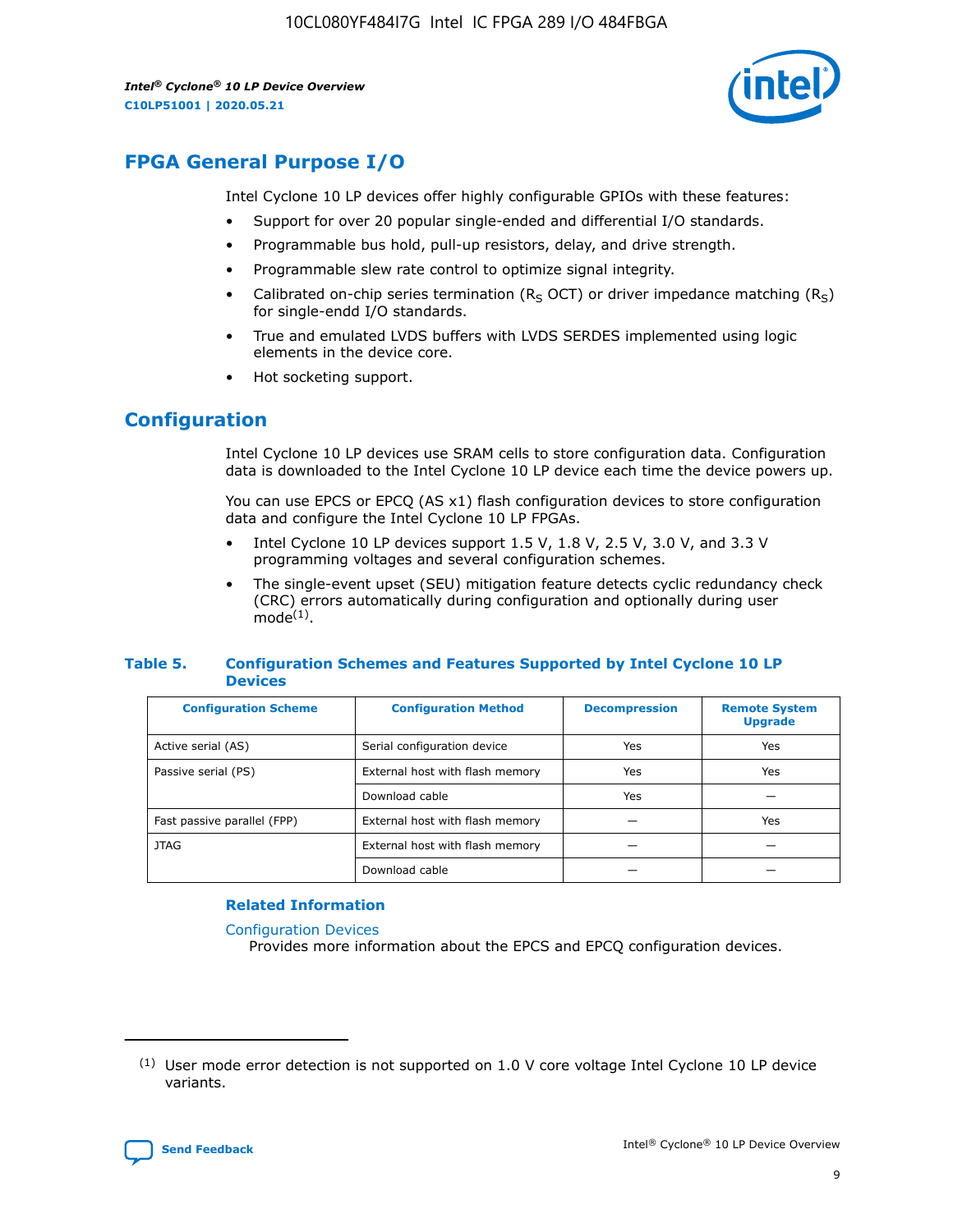

*Intel® Cyclone® 10 LP Device Overview* **C10LP51001 | 2020.05.21**

## **Power Management**

Intel Cyclone 10 LP devices are built on optimized low-power process:

- Available in two core voltage options: 1.2 V and 1.0 V
- Hot socketing compliant without needing external components or special design requirements

To accelerate your design schedule, combine Intel Intel Cyclone 10 LP FPGAs with Intel Enpirion® Power Solutions. Intel's ultra-compact and efficient Intel Enpirion PowerSoCs are ideal for meeting Intel Cyclone 10 LP power requirements. Intel Enpirion PowerSoCs integrate most of the required components to provide you fullyvalidated and straightforward solutions with up to 96% efficiency. These advantages reduce your power supply design time and allow you to focus on your IP and FPGA designs.

#### **Related Information**

#### [Enpirion Power Solutions](https://www.altera.com/products/power/devices.html)

Provides more information about Enpirion PowerSoC devices.

## **Document Revision History for Intel Cyclone 10 LP Device Overview**

| <b>Document</b><br><b>Version</b> | <b>Changes</b>                                                                                                                                                                                                                                                        |
|-----------------------------------|-----------------------------------------------------------------------------------------------------------------------------------------------------------------------------------------------------------------------------------------------------------------------|
| 2020.05.21                        | At the package plan table, added description and related information links that explain how the GPIO<br>and LVDS pins are counted.                                                                                                                                    |
| 2019.12.30                        | Added related information link to the <i>Extended Temperature Device Support</i> page that provides a list of<br>devices that support the extended temperature range, their operational speed grade, and related Intel<br>Quartus Prime settings for timing analysis. |

| <b>Date</b> | <b>Version</b> | <b>Changes</b>   |
|-------------|----------------|------------------|
| May 2017    | 2017.05.08     | Initial release. |